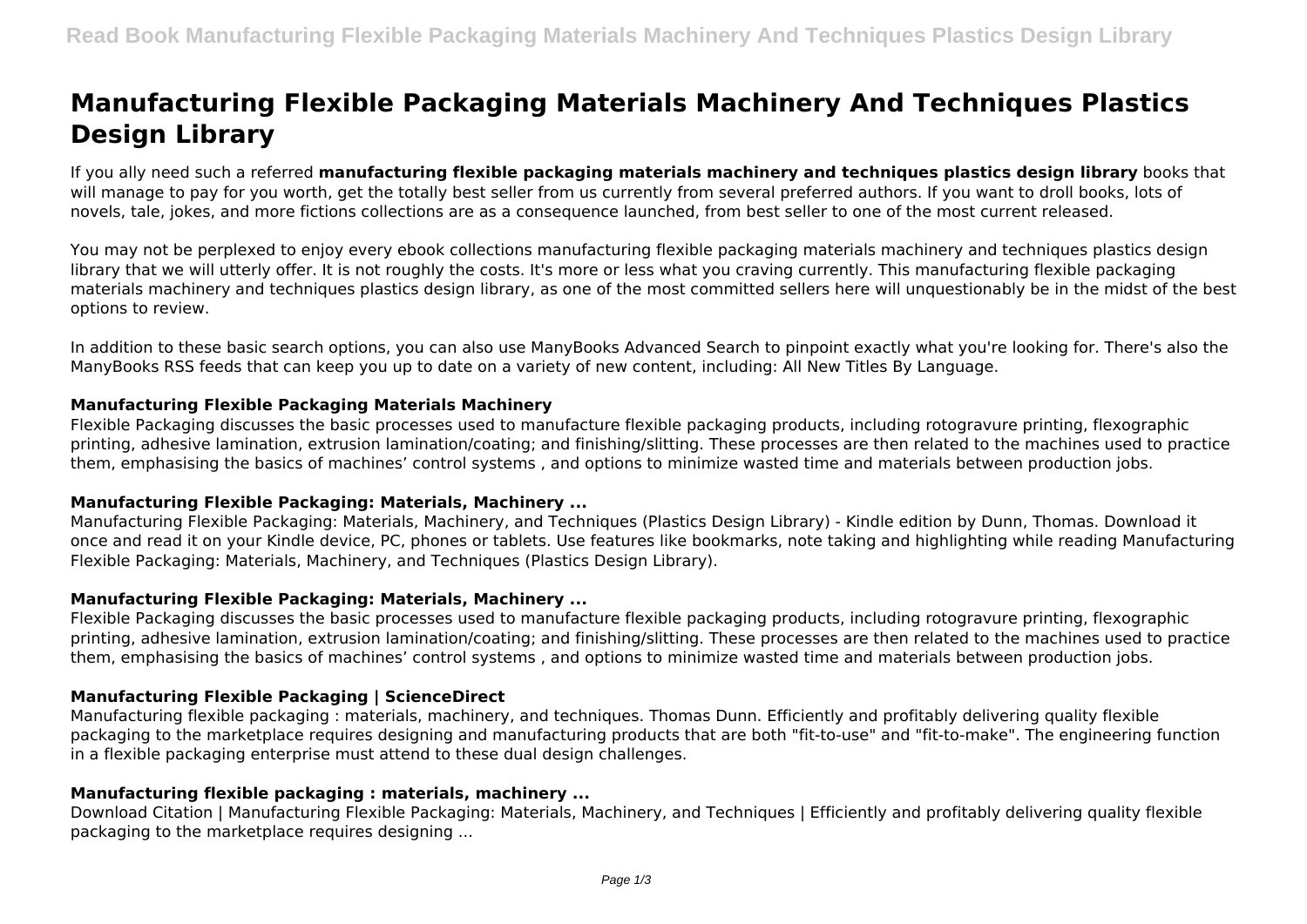#### **Manufacturing Flexible Packaging: Materials, Machinery ...**

The engineering function in a flexible packaging enterprise must attend to these dual design challenges. Flexible Packaging discusses the basic processes used to manufacture flexible packaging products, including rotogravure printing, flexographic printing, adhesive lamination, extrusion lamination/coating; and finishing/slitting.

#### **Manufacturing flexible packaging : materials, machinery ...**

FPI is a special section for manufacturers of flexible packaging solutions for flexible films, pouches and bags. Flexible packaging is produced from paper, plastic, film, aluminum foil, or any combination of those materials, and includes bags, pouches, labels, liners, wraps, rollstock, and other flexible products.

#### **Printing and packaging exhibition-IPAP and pacprocess Tehran**

Dear visitoe: We are iranin producer of packaging machine and materials like: Case erector, case packer, tape sealing machine and first paper gummed water active tape seaing machine in the Asia. Telephone 98-21-660 82 815 - 9 Address Pobox: 13445-157 Tehran Iran, Tehran, Teh, Iran (Islamic Republi

#### **Iran Packaging Machinery Manufacturers**

The Exhibition features are: pacprocess Tehranbrings all of the important sectors of the packaging and processing industry together at one location: Food & beverages, confectionery & baked goods, pharmaceuticals & cosmetics, non-food & industrial goods, consumer and capital goods as well as to the providers of packaging media, packaging materials and the corresponding manufacturing technology.

## **The 3rd International Exhibition of IPAP and pacprocess ...**

To get started finding Manufacturing Flexible Packaging Materials Machinery And Techniques Plastics Design Library , you are right to find our website which has a comprehensive collection of manuals listed. Our library is the biggest of these that have literally hundreds of thousands of different products represented.

## **Manufacturing Flexible Packaging Materials Machinery And ...**

YOUR ALL-IN-ONE SHOP FOR FLEXIBLE PACKAGING MACHINERY, MATERIALS AND SERVICES. Unified Flex Packaging Technologies is a one-stop-shop for vertical form fill seal packaging machines, rollstock film, premade pouches, package design and prototype, parts and service. We deliver the most advanced, integrated and flexible approach to package design, custom packaging materials and packaging equipment.

## **Flexible Packaging Equipment & Flexible Packaging ...**

The engineering function in a flexible packaging enterprise must attend to these dual design challenges. Flexible Packaging discusses the basic processes used to manufacture flexible packaging products, including rotogravure printing, flexographic printing, adhesive lamination, extrusion lamination/coating; and finishing/slitting.

## **Manufacturing Flexible Packaging: Materials, Machinery ...**

Manufacturing Flexible Packaging Materials Machinery Flexible Packaging discusses the basic processes used to manufacture flexible packaging products, including rotogravure printing, flexographic printing, adhesive lamination, extrusion lamination/coating; and finishing/slitting. These processes are then related to the machines used to practice them,